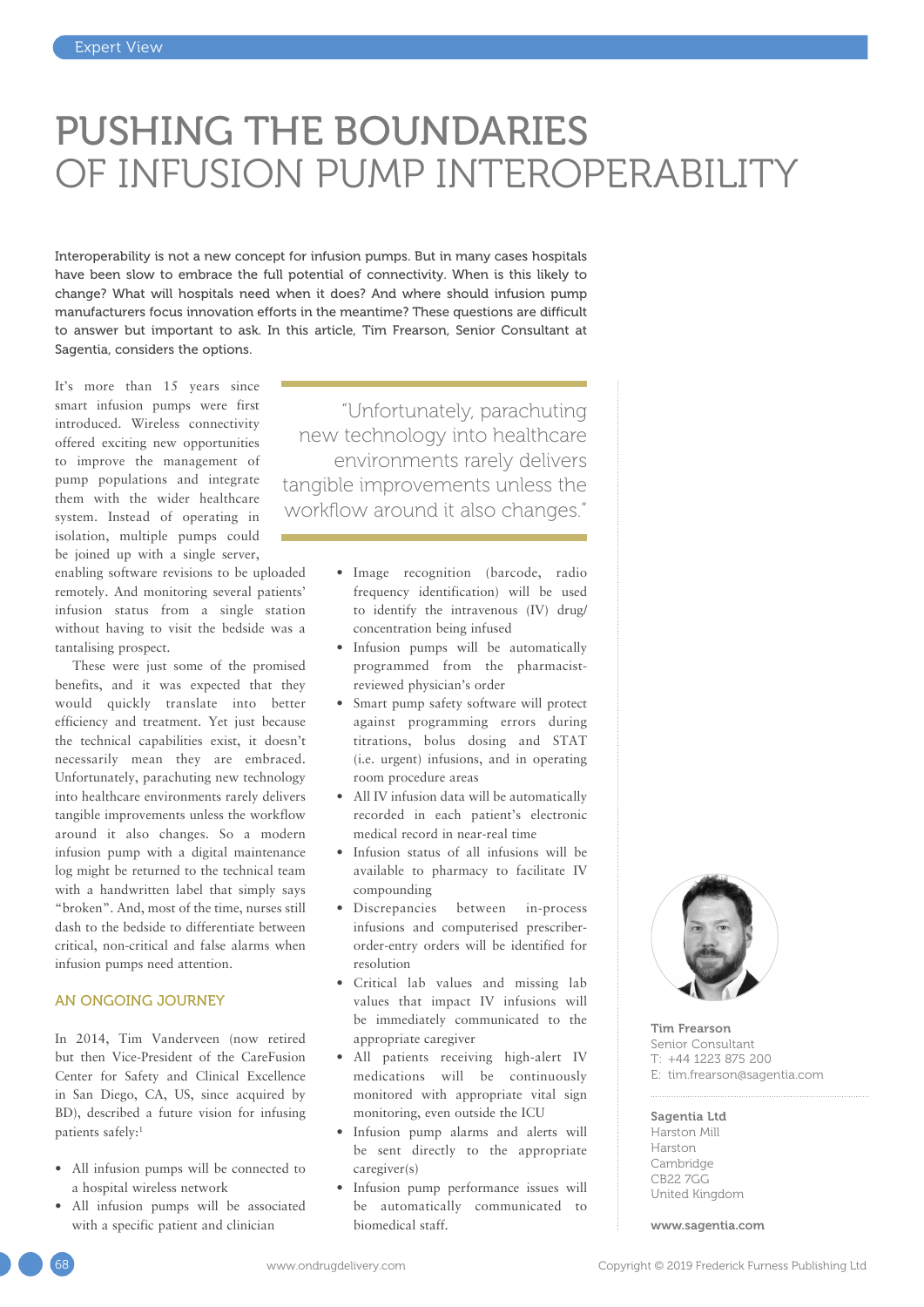Five years later, many of these points are still futuristic for most hospitals.

Vanderveen's paper is quick to point out that interoperability is a journey, not a destination. This is true of all transformative developments in the digital economy, and the sheer scale of healthcare organisations – coupled with the importance of patient safety – makes it difficult to introduce changes at pace.

However, demands to deliver better patient outcomes whilst improving healthcare efficiency continue to escalate. This means at some point the journey will accelerate. As healthcare systems become more digitally enabled, infusion pumps could represent an effective starting point for more sophisticated and integrated closed-loop systems.

As Vanderveen said: "Several factors make infusion pumps an ideal starting point for interoperability: the very large number of devices in a typical hospital, the critical importance of the drugs being infused, the growing base of wirelessly connected pumps already installed and their uniquely bidirectional information transfer, both to and from the pump."1

He added that development could manifest itself in various ways, depending on individual hospitals' priorities. One might choose to focus initially on the ability to send alarms directly to the clinical team. Another might consider interfacing smart pumps with barcode medication administration systems. The ultimate goal would be a fully integrated, closed-loop medication system – but this would most likely be achieved gradually over time, with small advancements driving cumulative benefits.

# WHEN WILL INTEROPERABILITY TAKE OFF?

There are signs that the healthcare sector could be about to reach a tipping point in terms of digital transformation. Deloitte estimates that the Internet of Medical Things market will be worth more than

"Well-established infusion pump manufacturers could suddenly find themselves at a disadvantage, with disruptive new entrants cornering emerging opportunities."

"There are signs that the healthcare sector could be about to reach a tipping point in terms of digital transformation."

US\$158 billion  $(£121$  billion) in 2022.<sup>2</sup> Infusion pumps will certainly form part of this. According to MarketsandMarkets, the global infusion pump market is expected to reach almost \$16 billion by 2023, up from \$12 billion in 2018.3

In this environment, infusion pump manufacturers have many opportunities to develop their product offering. But the million-dollar question is how and where to focus innovation. Is it possible to take device capabilities to a higher level, so they play a more sophisticated role in connected drug delivery? Or would it be better to evolve technologies for easier integration with existing systems? Could closed-loop systems offer new ways to overcome enduring infusion pump challenges, like those associated with airin-line false alarms? What about addressing variations between different markets and different healthcare segments? After all, infusion pump challenges and demands in an intensive care unit (ICU) setting are quite different from those on a general ward. And there is stark variation in requirements between developing countries and the most developed nations.

It's difficult to know where to start, but you must start somewhere and, when you consider how long it takes for an infusion pump to transition from concept to active operation, time is of the essence. Many businesses and entrepreneurs will be looking to earn a slice of this potentially lucrative market. Unless action is taken, wellestablished infusion pump manufacturers could suddenly find themselves at a disadvantage, with disruptive new entrants cornering emerging opportunities.

# BARRIERS TO INTEROPERABILITY

Various practical and cultural challenges hinder existing smart infusion pumps from achieving more. Finding ways to overcome these could help trigger widespread uptake of interoperability more quickly.

# **Regional variations**

At present, US hospital systems tend to be more progressive than the rest of the world. They have the advantage of large-scale institutions and installations underpinned by multimillion-dollar investments. Other regions, including Europe, are less advanced. The UK's NHS is a case in point. Limited funding, combined with an ageing hospital infrastructure and a diverse mix of devices connecting to hospital systems, means the environment is fraught with problems. Interoperable devices sometimes require *ad hoc* interfaces to support their integration with the wider system and ensure they deliver value. In less developed countries such as Romania and Hungary, caregivers are well-educated and keen to benefit from the improved performance, accuracy and safety associated with the latest devices. However, they lack the infrastructure to exploit capabilities fully.

#### **Practical matters**

Interoperable infusion pumps can face conflicting demands, depending on the department where they're deployed. On a general ward, patients are typically connected to one or two infusion pumps. But in an ICU, an individual patient might receive drugs and nutrients from 20 or more devices, so space around the patient bedside becomes a significant consideration.

In some regions, infusion pumps need to be compatible with docking stations. These enable multiple devices to be located efficiently around the bedside, so they don't get in the way of the clinical care team. However, an individual pump may also have to work as a standalone device and operate independently from the docking station – for example, if the patient is to be transferred to a general ward. Furthermore, when multiple smart pumps try to connect to Wi-Fi simultaneously, it poses software architecture challenges. Overcoming technical issues like these could improve usability and act as a stepping stone for infusion pumps to unlock fully interoperable healthcare.

Outside the US, there is still an extensive need for standalone infusion pumps. They may have Wi-Fi capability installed but it's not necessarily used to begin with. Since the typical life of a service pump is seven years, the rationale behind this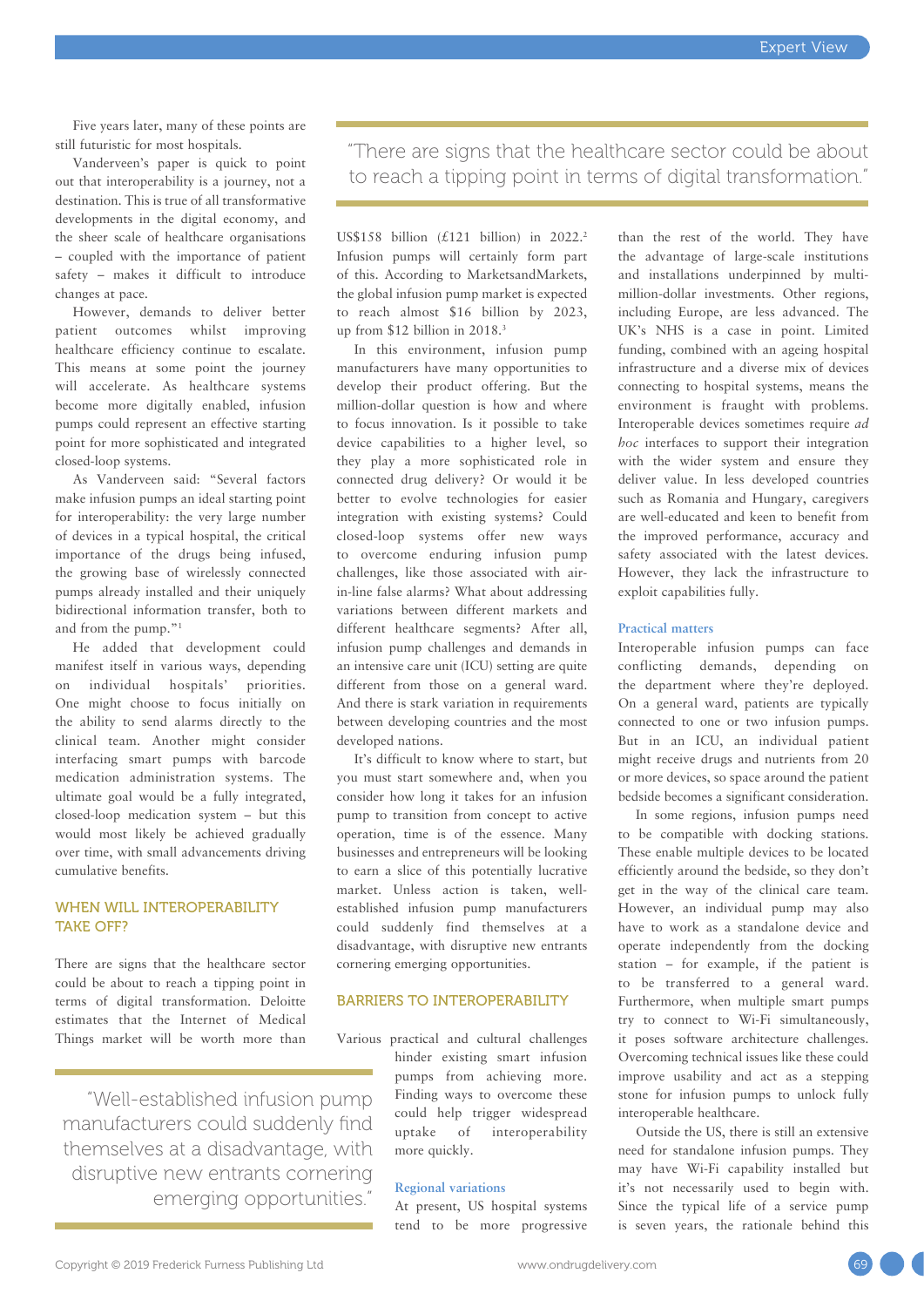

#### Figure 1: The multidisciplinary skills involved in innovative infusion pump design and development.

approach is sound. Within that timeframe, infrastructures may evolve, meaning devices need to be futureproofed so connectivity can be leveraged later. We explored device connectivity trends in detail in a [2018 article](https://www.ondrugdelivery.com/normalising-connectivity-could-unconnected-devices-become-exception/) for *[ONdrugDelivery](https://www.ondrugdelivery.com/normalising-connectivity-could-unconnected-devices-become-exception/)*. 4 Developing infusion pumps with scalable capabilities – so they can easily adapt to healthcare environments as they change – could be a prudent move for manufacturers.

# **Cybersecurity**

Cybersecurity issues are a vital consideration for all smart medical devices. The US National Cybersecurity Center of Excellence (NCCoE) and National Institute of Standards and Technology (NIST) have flagged specific risk factors related to connected infusion pump ecosystems: "With an increasing number of infusion pumps connecting to networks, the vulnerabilities and risk factors become more critical, as they can expose the pump ecosystem to external attacks, compromises, or interference."5

This has led the NCCoE to develop an "example implementation". It demonstrates how healthcare delivery organisations can use standards-based, commercially available cybersecurity technologies to protect the infusion pump ecosystem, including patient information and drug library dosing limits.<sup>5</sup> Infusion pump manufacturers must address both patient safety and security when developing smart products. Software architecture decisions made early in the process have a significant bearing on this.

## MULTIDISCIPLINARY INNOVATION

Overcoming challenges and maximising opportunities for infusion pumps in the digital age demands a wide range of specialist expertise. Figure 1 shows the extent of multidisciplinary input required, and the role each element plays.

Historically, infusion pumps have had long development lifecycles led by mechanical, electrical and software engineering disciplines. But to achieve the closed-loop interoperability vision, further emphasis on the wider system is required. This means systems architects, software developers and human factors experts have an increasingly important role to play. Developing architectures that can cope with multiple devices competing for Wi-Fi bandwidth is a complex challenge which has the potential to directly impact patient safety. Cybersecurity is also a serious concern. Manufacturers need to draw on the skills of experienced systems engineers and architects who can make effective and informed decisions in this rapidly evolving environment.

Input from physicists, materials scientists, and simulation and analysis experts is also required at an early stage in the innovation process. Their expertise in